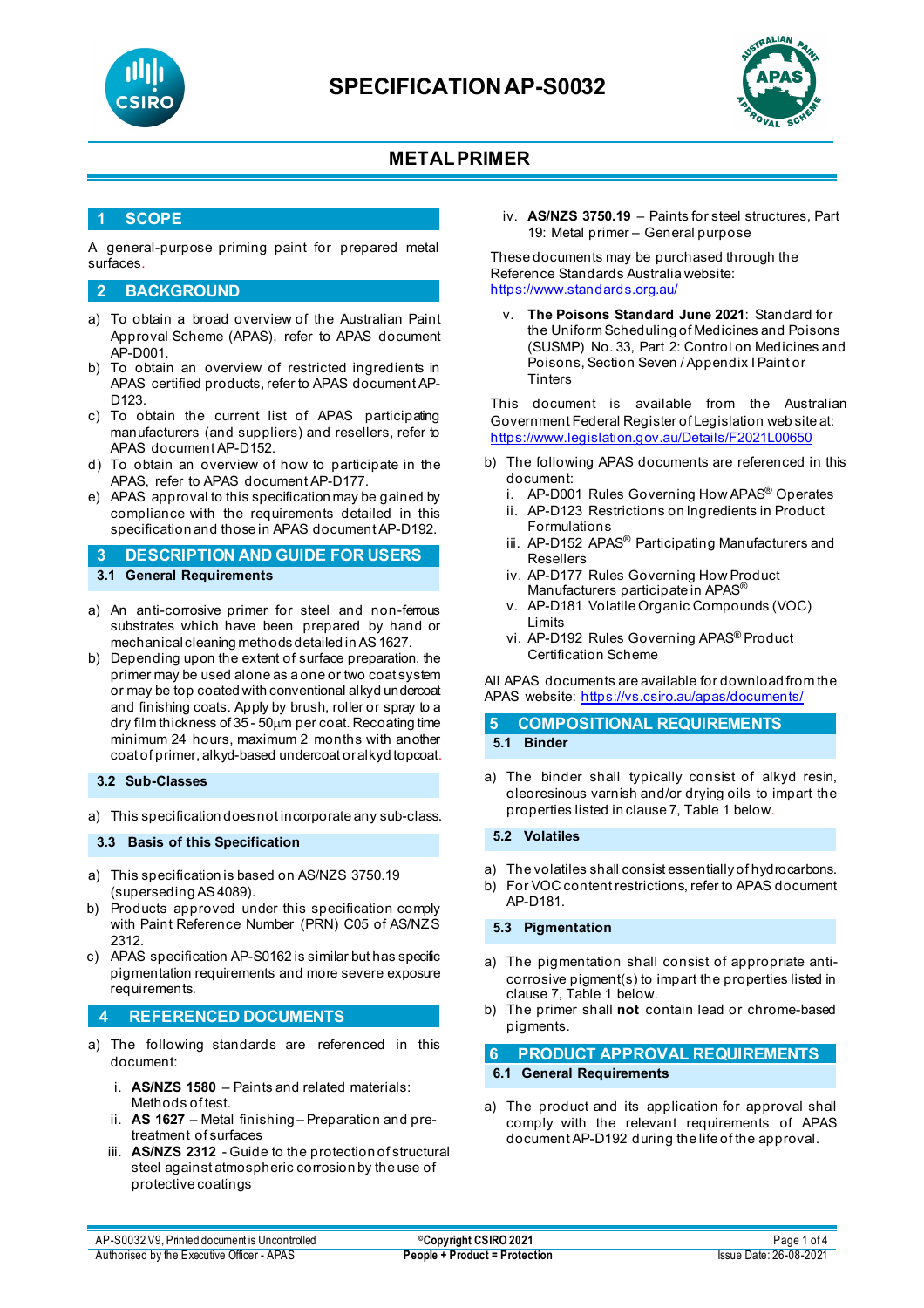



#### **6.2 Technical Requirements**

- a) The product shall comply with **all** the requirements of clause 7, Table 1 below.
- b) The manufacturers own quality control schedule of tests and limits shall be allowed subject to the approval of the Executive Officer (EO), APAS.
- c) On request, the EO may request the results of the tests for a batch and compare these with previous batches.
- d) Density and non-volatile content by weight (NVCW) figures for each production batch of the approved product shall be within ±3% of the actual (not theoretical) figures quoted in the original product approval submission (APAS document AP-D139).
- e) Subject to compliance with all the requirements of this specification, the level of Approval appropriate to the application shall be given to the system.

### **6.3 Health and Safety Requirements**

- a) Shall not be a Schedule 1, Schedule 2 or Schedule 3 paint (SUSMP).
- b) The manufacturer's Safety Data Sheet (SDS) must be studied closely prior to using the product and complied with during use of the product.
- c) Since the paint contains a hydrocarbon solvent, the paint is flammable and should be stored away from all sources of heat or ignition.
- d) Containers should be resealed immediately after use and good ventilation provided during use to minimise the risk of fire or explosion and the long-term toxic effects of absorption of the vapour into the lungs.
- e) Care should be taken when applying all products to avoid contact with the skin using protective clothing and barrier cream. A full-face air fed respirator should be used when spraying. All pumping equipment should be adequately earthed.
- f) Products intended for sale in Australia shall comply with all the requirements of the SUSMP. Products intended for sale in other countries shall comply with all local WHS and environmental requirements.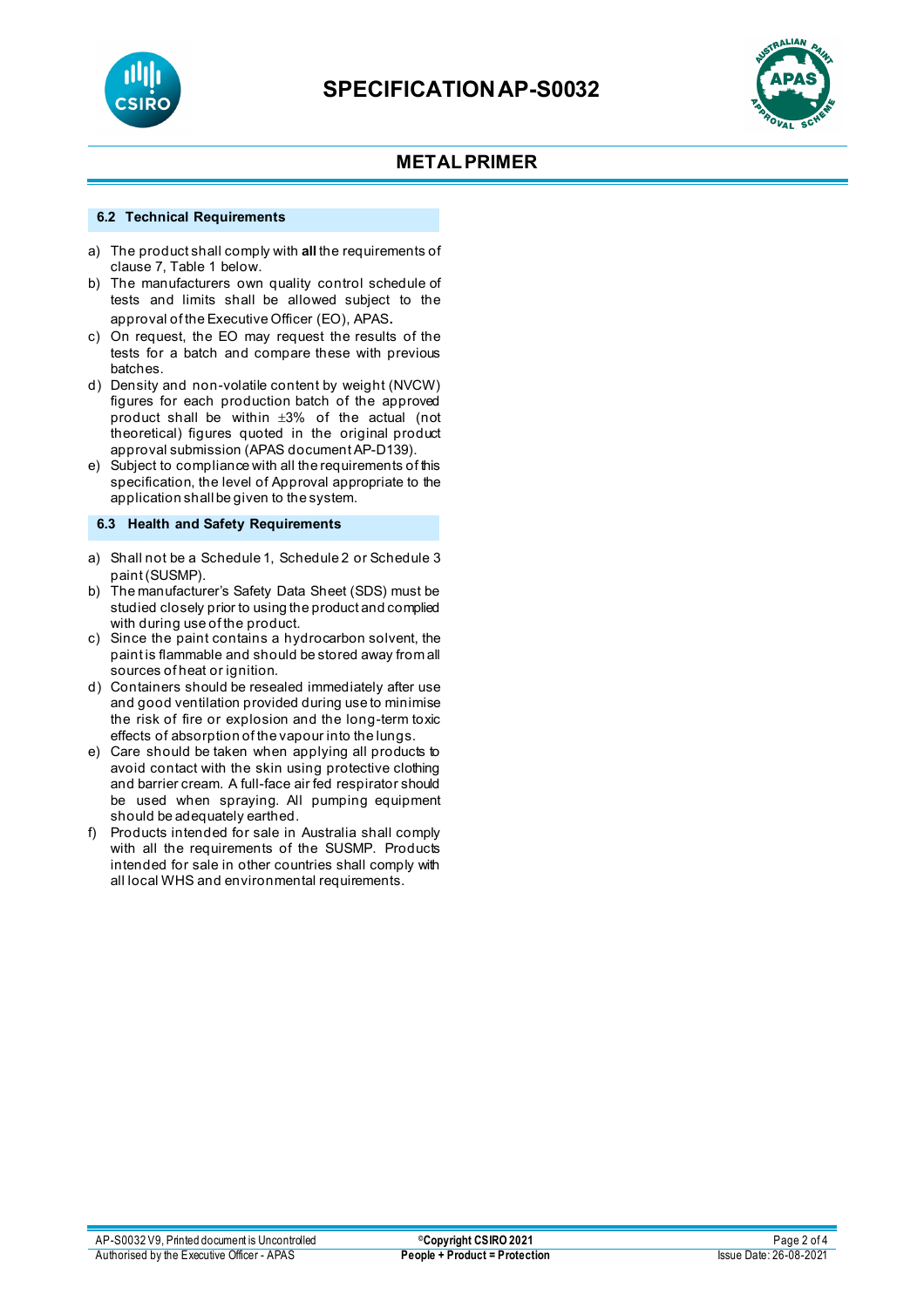



# **7 TABLE 1: PERFORMANCE PROPERTIES**

| <b>TEST</b>                                    | <b>AS/NZS</b><br>1580<br><b>METHOD</b> | <b>REQUIREMENTS</b>                                                                                                                                                                                                                                   |
|------------------------------------------------|----------------------------------------|-------------------------------------------------------------------------------------------------------------------------------------------------------------------------------------------------------------------------------------------------------|
| <b>General Requirements</b>                    | <b>AS/NZS</b><br>3750.19               | Shall comply with all the requirements of clause 5 Material<br>Requirements except as amended below.<br>All results shall be reported.                                                                                                                |
| Colour - Visual Comparison                     | 601.1                                  | Approximate match.                                                                                                                                                                                                                                    |
| Specular Gloss                                 | 602.2                                  | Maximum 50 units at $60^\circ$ .                                                                                                                                                                                                                      |
| Reincorporation after Storage                  | 211.2                                  | To comply with the requirements of AS/NZS 3750.19 after 18<br>months storage.                                                                                                                                                                         |
| Resistance to Corrosion (Salt Droplet<br>Test) | 452.2                                  | After exposure for 28 days, scribed test panels shall exhibit the<br>following ratings:<br>General appearance<br>$\leq$ 1<br>Visible rusting<br>$\leq 1$<br>Corrosion of underlying metal<br>$\leq 1$<br>Creep from scribed mark/edges<br>$\leq$ 3 mm |
| <b>Bend Test</b>                               | 402.1                                  | A tinplate panel coated with test primer at $35-50 \mu m$ dry film<br>thickness and allowed to dry for 24 hours, shall show no cracking<br>or adhesion failure when around a 6mm mandrel.                                                             |
| Resistance to Natural Weathering               | 457.1                                  | To comply with the requirements of AS/NZS 3750.19 after 24<br>months at a coastal marine site.                                                                                                                                                        |
| VOC Content                                    | <b>APAS</b><br>AP-D181                 | Refer to APAS document AP-D181 for method and limits.<br>If the APAS specification is not listed on AP-D181, a declaration of<br>VOC content is still required.                                                                                       |